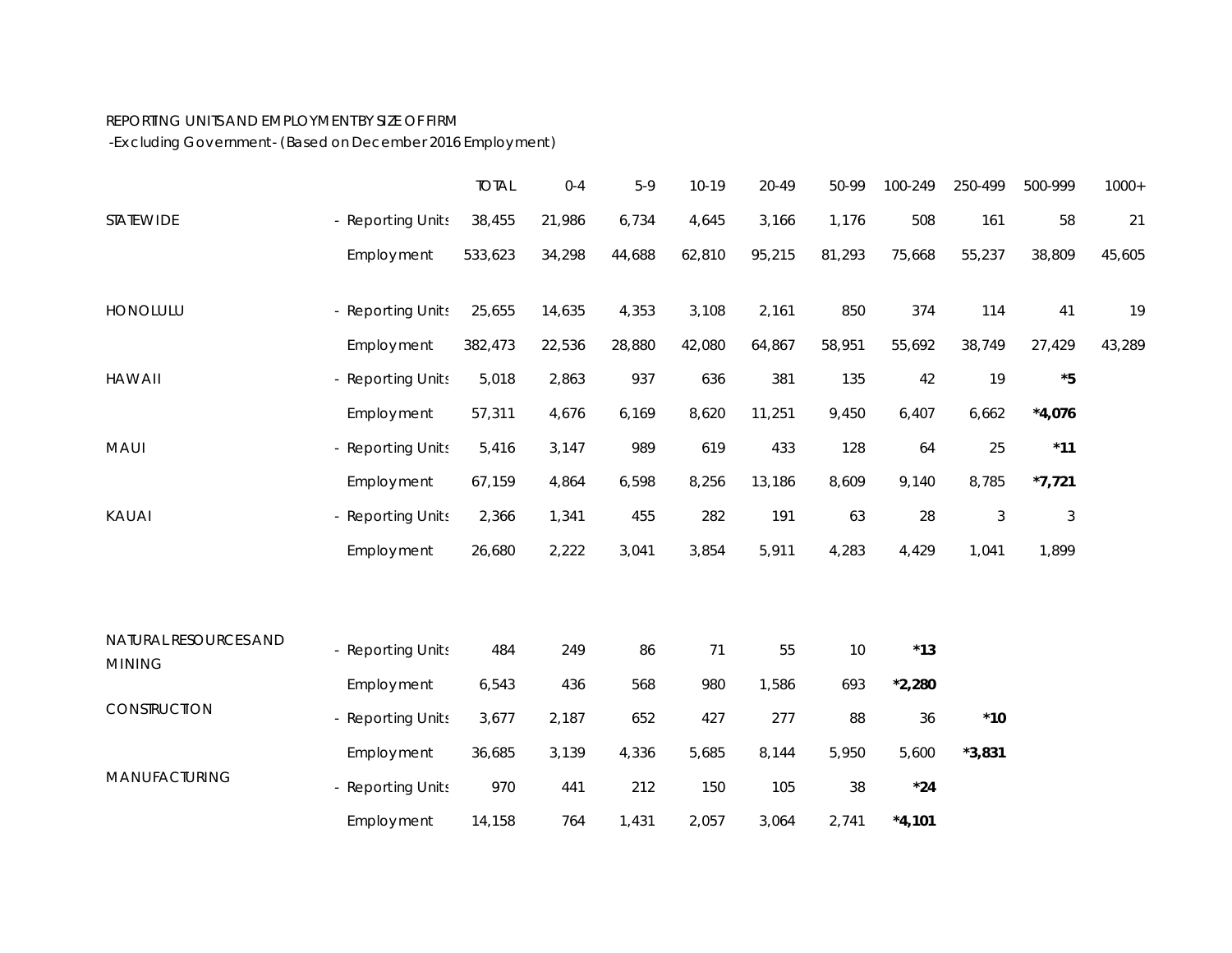## REPORTING UNITS AND EMPLOYMENT BY SIZE OF FIRM

-Ex cluding Government- (Based on December 2016 Employment)

|                                                  |                   | <b>TOTAL</b> | $0 - 4$ | $5-9$ | 10-19 | 20-49  | 50-99  | 100-249  | 250-499                           | 500-999                  | $1000+$ |
|--------------------------------------------------|-------------------|--------------|---------|-------|-------|--------|--------|----------|-----------------------------------|--------------------------|---------|
| <b>WHOLESALE TRADE</b>                           | - Reporting Units | 2,106        | 1,304   | 375   | 200   | 164    | 44     | $*19$    |                                   |                          |         |
| RETAIL TRADE                                     | Employ ment       | 18,003       | 1,992   | 2,490 | 2,719 | 4,792  | 2,956  | $*3,054$ |                                   |                          |         |
|                                                  | - Reporting Units | 4,448        | 1,885   | 1,110 | 716   | 407    | 207    | 87       | 32                                | $\overline{4}$           |         |
| <b>TRANSPORTATION AND UTILITIES</b>              | Employ ment       | 73,970       | 3,742   | 7,372 | 9,577 | 12,638 | 14,400 | 12,818   | 10,759                            | 2,664                    |         |
|                                                  | - Reporting Units | 1,103        | 474     | 189   | 172   | 161    | 53     | 28       | 17                                | ${}^{\star}{\mathbf{9}}$ |         |
| <b>INFORMATION</b>                               | Employ ment       | 32,868       | 741     | 1,237 | 2,406 | 4,840  | 3,485  | 4,324    | 5,521                             | $*10,314$                |         |
|                                                  | - Reporting Units | 676          | 442     | 77    | 58    | 67     | 18     | 9        | $\boldsymbol{\mathsf{^{\star}5}}$ |                          |         |
| FINANCE AND INSURANCE                            | <b>Employment</b> | 8,692        | 531     | 509   | 816   | 1,983  | 1,213  | 1,279    | $*2,361$                          |                          |         |
|                                                  | - Reporting Units | 1,661        | 1,037   | 346   | 167   | 63     | 26     | 15       | $^{\star}7$                       |                          |         |
| REAL ESTATE AND RENTAL AND<br>LEASING            | Employ ment       | 15,603       | 1,794   | 2,260 | 2,163 | 1,924  | 1,840  | 2,205    | $*3,417$                          |                          |         |
|                                                  | - Reporting Units | 2,017        | 1,435   | 311   | 151   | 81     | 28     | $*11$    |                                   |                          |         |
|                                                  | Employ ment       | 12,494       | 2,350   | 2,055 | 2,013 | 2,332  | 1,935  | $*1,809$ |                                   |                          |         |
| PROFESSIONAL AND TECHNICAL<br><b>SERVICES</b>    | Reporting Units   | 4,770        | 3,694   | 498   | 327   | 180    | 54     | 14       | $*3$                              |                          |         |
|                                                  | Employ ment       | 24,523       | 4,808   | 3,272 | 4,360 | 5,214  | 3,733  | 1,863    | $*1,273$                          |                          |         |
| <b>MANAGEMENTOF COMPANIES</b><br>AND ENTERPRISES | - Reporting Units | 490          | 292     | 55    | 57    | 44     | 24     | 12       | $^{\ast}6$                        |                          |         |
|                                                  | Employ ment       | 8,921        | 375     | 363   | 775   | 1,351  | 1,658  | 1,944    | $*2,455$                          |                          |         |
| ADMINISTRATIVE & SUPPORT &<br>WASTE MANAGEMENT&  | - Reporting Units | 2,538        | 1,617   | 338   | 246   | 181    | 80     | 48       | 20                                | $\mathbf 5$              | 3       |
| REMEDIATION SERVICES                             | Employ ment       | 51,211       | 2,290   | 2,247 | 3,308 | 5,626  | 5,561  | 7,645    | 7,206                             | 2,881                    | 14,447  |